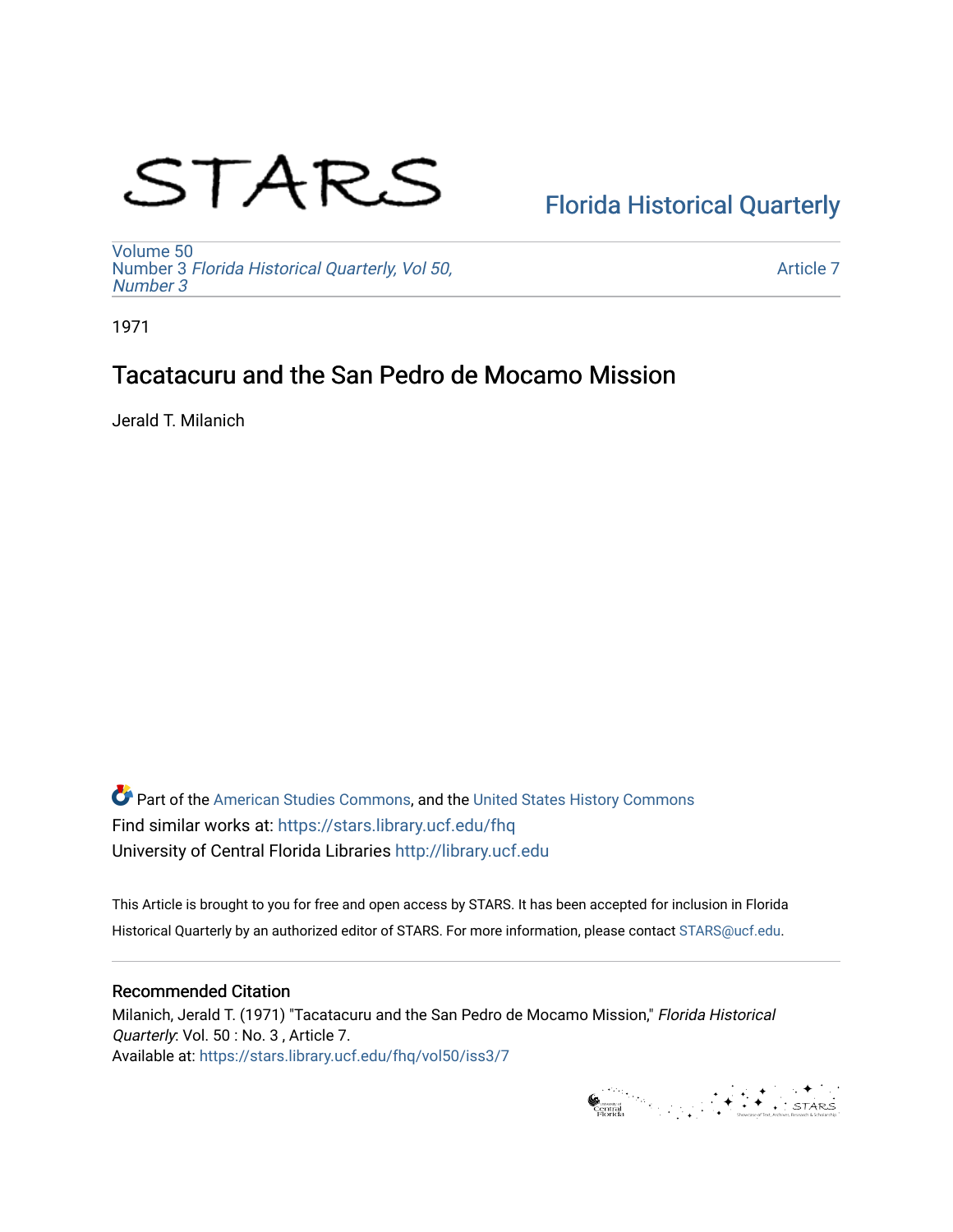### **TACATACURU AND THE SAN PEDRO DE MOCAMO MISSION**

#### *by* JERALD T. MILANICH\*

R. WILLIAM R. BULLARD of the Florida State Museum and this author made an archeological survey of Cumberland Island, Georgia, in June 1970, primarily to locate prehistoric Indian village sites.<sup>1</sup> An extensive shell midden area displaying Spanish and historic Indian ceramics was found, and a preliminary surface collection was made. In the next several weeks more samples of surface material were secured, and from these artifacts and from physical characteristics of the site, information regarding the historic and proto-historic aboriginal occupations of the island can be derived. It seems likely that this was the site of the Timucuan village of Tacatacuru, and if so, then it was also the location of the Spanish mission of San Pedro de Mocamo.

Cumberland is the largest and the southernmost of the Georgia sea islands located immediately north of Fernandina and Amelia Island. The presumed Tacatacuru site<sup>2</sup> is on the inland waterway side of the island bordering tidal marshes and Cumberland Sound. The center of the site is 3.6 miles from the northwest tip of Amelia Island. The shell midden runs almost a mile along the island's edge, with its south end on the old Thomas Carnegie family estate of Dungeness.<sup>3</sup>

<sup>\*</sup> Mr. Milanich is in the department of anthropology, Smithsonian Institution, Washington, D. C. Research was carried out concurrently with the excavation of prehistoric Indian sites on Cumberland Island which was supported by a National Science Foundation grant.

<sup>1.</sup> Dr. William R. Bullard, associate curator in anthropology, Florida State

Museum, Gainesville, accompanied the author on this expedition. 2. Identification of the site of Tacatacuru is not absolute, though extremely likely .

<sup>3.</sup> Thomas Carnegie was the brother of Andrew Carnegie of Pittsburg. Dungeness was built after 1882 when Thomas Carnegie purchased much of the island. The estate's name was not new; around 1740 General James Oglethorpe built a hunting lodge with that name on Cumberland. Between 1786 and 1790 the wife and other heirs of Gen-eral Nathaniel Greene, commander of the American Revolutionary Army in the Southern Department, began to build a large estate, also named Dungeness. Orange and olive groves stood there once, and plantations of rice, indigo, and cotton, but at the outbreak of the Civil War the sea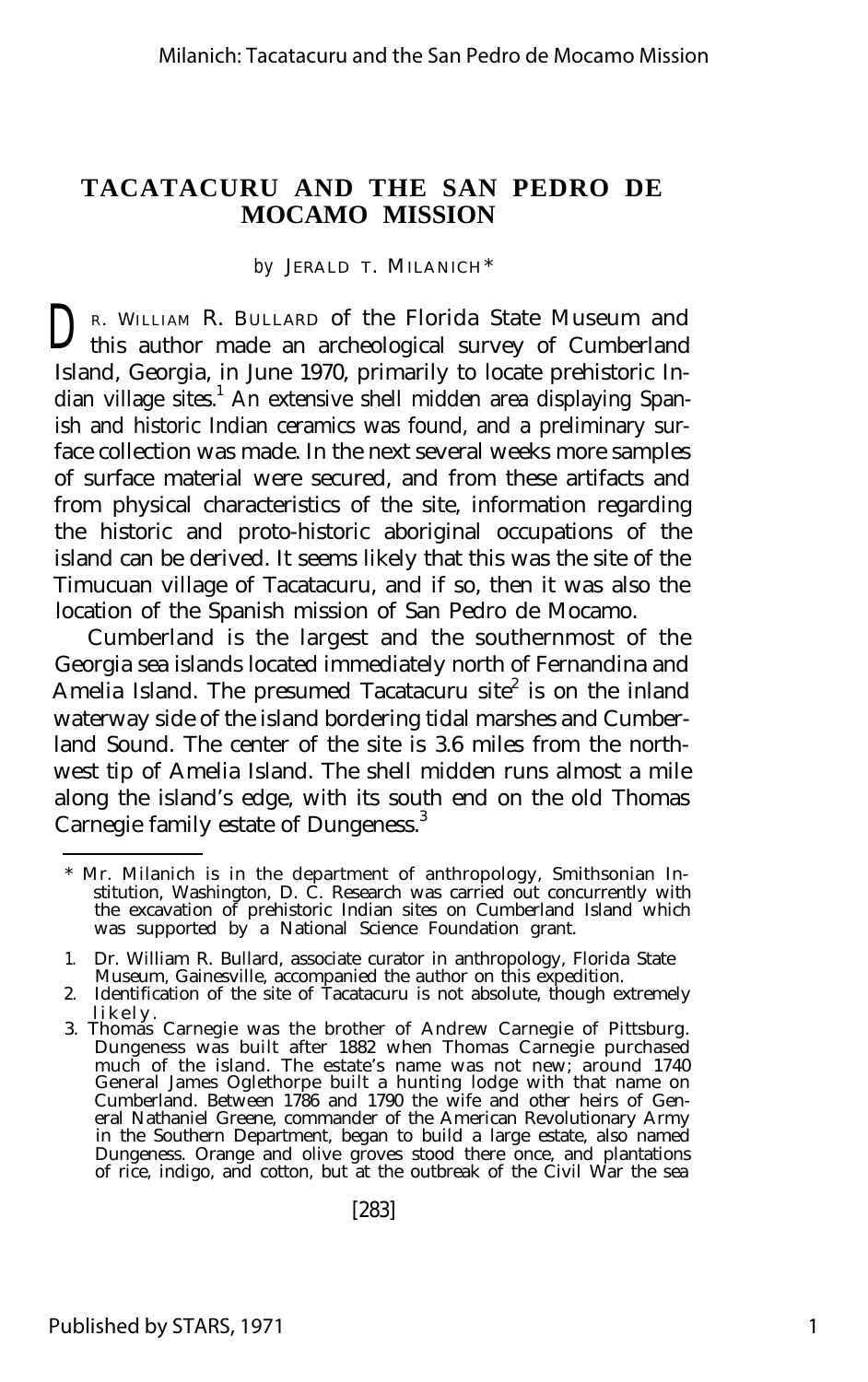#### 284 FLORIDA HISTORICAL QUARTERLY

Erosion of the site by the tidal action of the sound has exposed numerous small, shell middens scattered along the fourto five-foot high sound bank. From the relative amounts of potsherds lying on the eroded bank and on the sound's bottom, it is apparent that the major occupied portion of the site was the northernmost 300 yards, just north of the Dungeness wharf. The erosion along this sector has exposed in profile in the bank a line of nine or ten individual shell piles, each twenty to thirty feet in diameter and appearing from the surface to have been circular. These piles, thought to be adjacent to individual house sites, are evenly spaced about every 100 feet along the bank. Back roughly 100 feet from the bank is another line of four individual piles, discernible from the surface as low humps. Undergrowth makes it difficult to locate more piles in this second line, but the observed piles, all circular, are parallel to the first line. All the piles seem to be of uniform thickness, 0.6 to 0.8 foot, and together suggest a village laid out on an elongated, rectangular grid plan.

Ethnohistorical information regarding the Tacatacuru village and mission is scarce, but it does identify the village inhabitants as Timucuan speakers and gives hints as to the village location. At the time of first contact in Florida, aboriginal Timucuan speakers were distributed in a wide northeasterly line from Tampa Bay to Cumberland Island.<sup>4</sup> Several dialects of the Timucuan language were spoken in this area.<sup>5</sup> Although the dialects seem to have been mutually intelligible, the cultures of the various tribes differed greatly. Each tribe maintained separate political systems and did not recognize themselves as subtribes of the large Timucuan group.

The Timucuan speakers on Cumberland Island were the Tacatacuru tribe. $6$  As was often the case among the Indians of the southeastern United States, the main village took the same

islands were abandoned. Later affluent Northerners began competing with each other in the acquisition of the islands, and this is when Thomas Carnegie bought nearly all of Cumberland. For a brief history of the islands during the eighteenth and nineteenth centuries see Burnette Vanstory, *Georgia's Land of the Golden Isles* (Athens, 1956), 163-72 .

<sup>4.</sup> Adelaide K. Bullen, "Florida Indians of Past and Present," *Florida from*

*Indian Trails to Space Age,* 3 vols. (Delray Beach, 1965), I, 317-50. 5. A. S. Gatschet, "The Timucuan Language," *Proceedings of the American*

*Philosophical Society,* XVIII (Philadelphia, 1880), 479. 6. John R. Swanton, *The Indian Tribes of North America* (Washington, 1952), 144.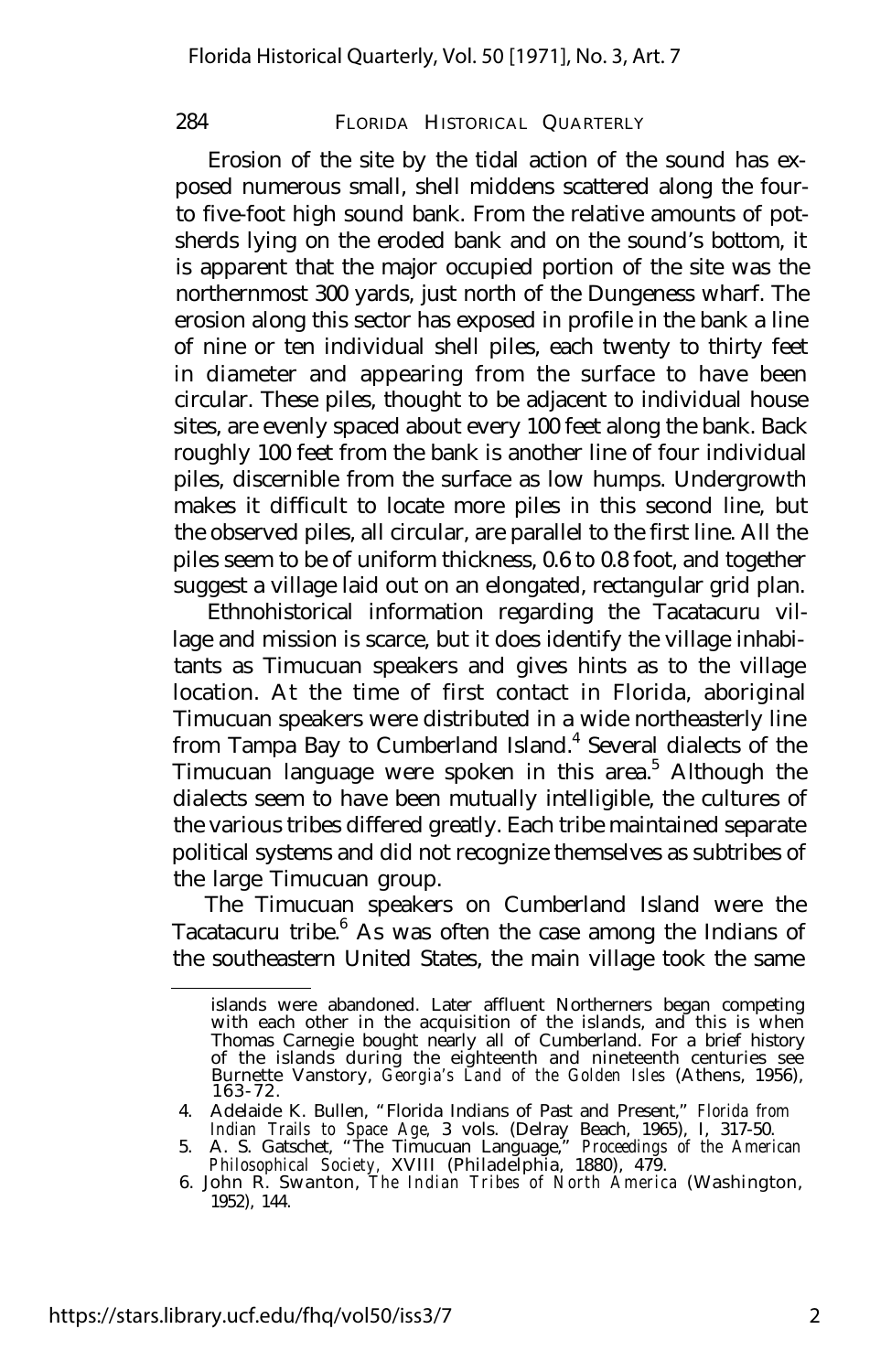#### SAN PEDRO DE MOCAMO MISSION 285

name as the tribe. The Tacatacuru dialect was a separate Timucuan dialect, further confirming the separate tribal status.<sup>7</sup> That a Timucuan dialect was spoken on the island is confirmed by accounts of a trip to the island by the Spanish governor Pedro de Ibarra in 1604. He is reported to have been able to use the same Indian interpreter in his travels from St. Augustine north to Cumberland Island, the languages in that area being so similar. Once passing north of the island a new interpreter had to be employed.<sup>8</sup>

Spanish occupation of the island began in 1569 with the establishment of a Spanish garrison or presidio.<sup>9</sup> Previously, European contact was limited to infrequent and temporary visits. It is known that in 1562 the Frenchman Jean Ribault landed on the island.<sup>10</sup> Throughout 1564-1565, the period when the French attempted to establish themselves on the St. Johns River, the French and Tacatacuru were allies.<sup>11</sup> After Pedro Menéndez captured Fort Caroline and set up a garrison at St. Augustine, the Spanish sought to Christianize the Indians. Jesuit missionaries were sent to Florida for this purpose, but they were not very successful. When a party of Jesuits led by Father Pedro Martinez tried to land on Cumberland Island on September 28, 1566, they were repulsed, and Martinez and three of his companions were slain by the Tacatacuru.<sup>12</sup> The chief of the Tacatacuru was ordered executed as punishment for the murder of Father Martinez and the three members of his party and eleven Spanish soldiers killed on the island.<sup>13</sup>

The garrison on Cumberland Island was established to prevent further incidents by the Tacatacuru and to protect communication and supply lines from St. Augustine to the Spanish settlements to the north. Supply ships from Spain did not arrive and the garrison could not be supported. Adequate clothing and arms

<sup>7.</sup> Gatschet, "The Timucuan Language," 479.

<sup>8.</sup> John R. Swanton, *Early History of the Creek Indians and Their Neighbors* (Washington, 1922), 14. 9. Woodbury Lowery, *The Spanish Settlements within the Present Limits*

*of the United States, 1562-1574* (New York, 1905), 289. 10. Swanton, *The Indian Tribes of North America,* 144.

<sup>11.</sup> During the sixteenth and seventeenth centuries "Florida" referred to nearly all of the southeastern United States and portions of Louisiana, Arkansas, and Texas.

<sup>12.</sup> Lowery, *The Spanish Settlements within the Present Limits of the United States, 1562-1574,* 271-74.

<sup>13.</sup> *Ibid.,* 289-90.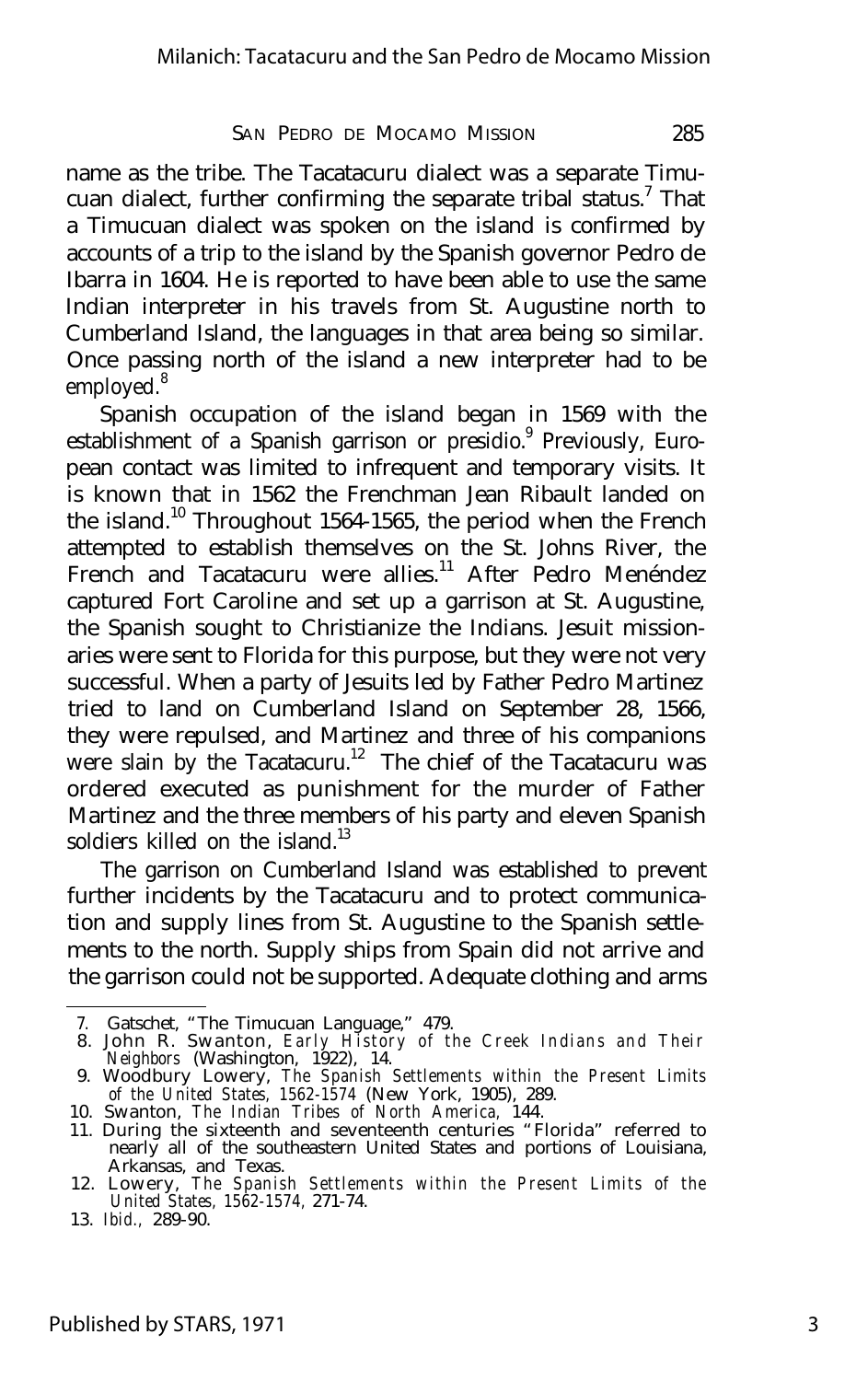

Fig. 1. South end of timberland Island.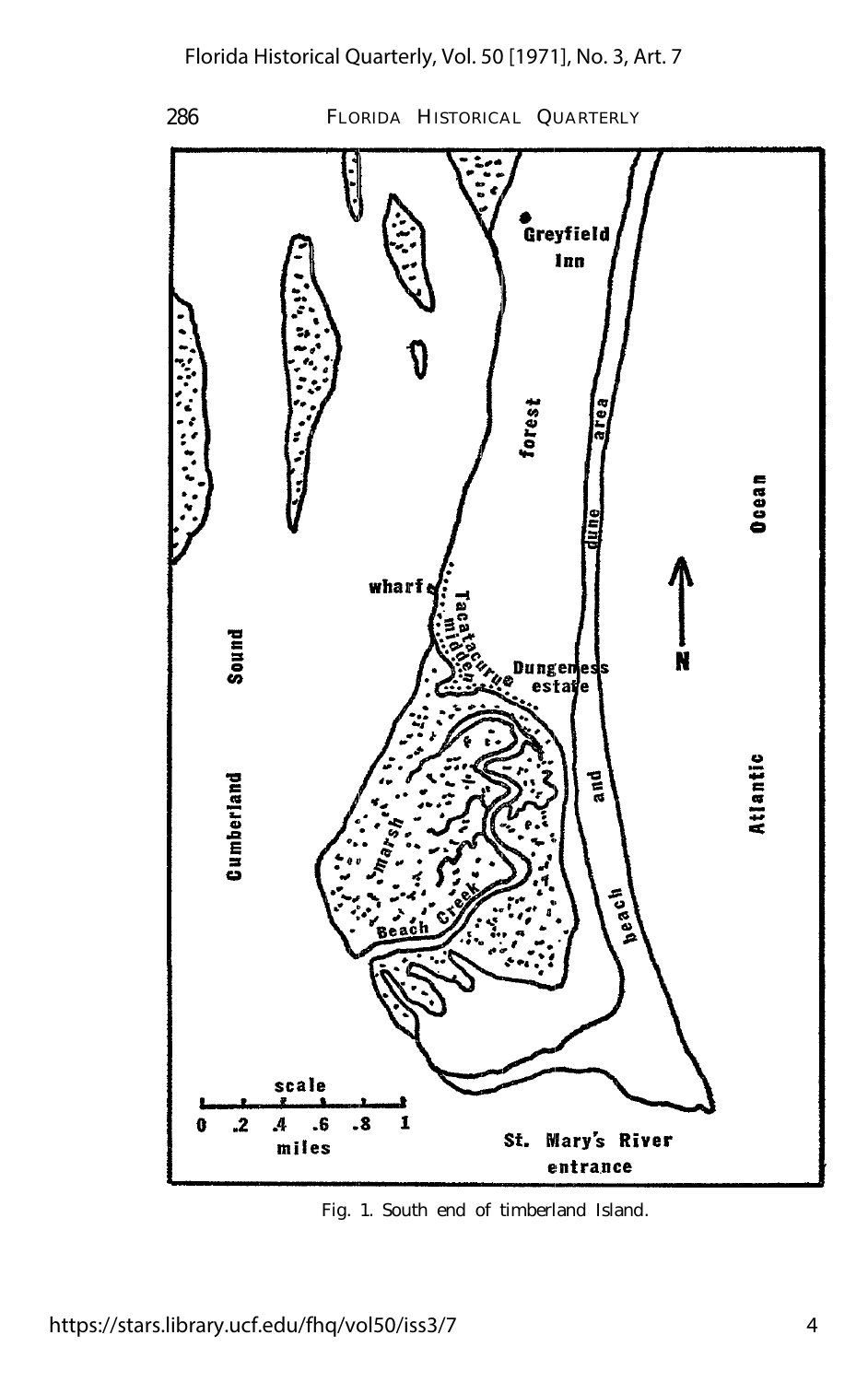for the soldiers were not available, and the buildings fell into disrepair. In 1570, Pedro Martinez Aviles ordered a reduction in troop strength at the garrison.<sup>14</sup> Spanish colonists never settled on the island, and for the next seventeen years there seems to have been little Spanish-Tacatacuru contact.

After the departure of the Jesuits in 1572, the Franciscan order received permission to missionize Florida. In 1587 a Franciscan priest, Father Baltasar Lopez, arrived on Cumberland Island to admister to the Tacatacuru and to establish the San Pedro de Mocamo mission.<sup>16</sup> The island still commanded a decisive military position, and it was necessary to have the Indians as allies. Father Lopez remained on the island constantly until 1603 except for a visit to New Spain in 1599, and a journey to St. Augustine in  $1601$ .<sup>16</sup> By 1596 Lopez had been joined by Fathers Pedro Fernandez de Chozas and Francisco Pareja.<sup>17</sup> It is believed that Pareja wrote his dictionary of the Timucuan language while on Cumberland Island.<sup>18</sup> He left San Pedro, and in 1602 he was stationed at the San Juan del Puerto mission on Fort George Island near present-day Jacksonville.<sup>19</sup>

The mission was attacked by canoe during the Guale rebellion of  $1592<sup>20</sup>$  The Tacatacuru chief, a Christian convert,

<sup>14.</sup> *Ibid.,* 356-57.

<sup>15.</sup> Maynard J. Geiger, *Biographical Dictionary of the Franciscans in Spanish Florida and Cuba, 1528-1814* (Patterson, 1940), 68. Mocamo is a Timucuan word meaning "on the sea." The province of Guale to the north of Cumberland Island was also known as the "Provincia de Guale y Mocama." Probably the name was used to refer to the mission after the Yamassee Indians from Guale moved southward onto Cumberland Island. It first appears on a 1655 mission list. Swanton, *Early History of the Creek Indians,* 90.

<sup>16.</sup> Geiger, *Biographical Dictionary of the Franciscans in Spanish Florida and Cuba, 1528-1814,* 125.

<sup>17.</sup> Maynard J. Geiger, *The Franciscan Conquest of Florida, 1573-1814* (Washington, 1937), 87-88.

<sup>18.</sup> A. S. Gatschet, "The Timucuan Language," *Proceedings of the Amer-ican Philosophical Society,* XVI, XVII, XVIII (Philadelphia, 1887, 1888, 1890).

<sup>19.</sup> Geiger, *Biographical Dictionary of the Franciscans in Spanish Florida and Cuba, 1528-1814,* 121.

<sup>20.</sup> In September 1597 the Guale Indians located along the central and northern coast of Georgia rebelled against the Spanish priests. This dispute first arose over Spanish interference with the Guale's marriage and inheritance customs. After slaying their own priest, Father Pedro de Corpa, the Guale united with several other Georgia coastal tribes. Four more priests were killed and one held captive before the attack on San Pedro. Finally in October of the same year, Spanish forces advanced north of Cumberland Island into the rebellious area. It was not until July 1598, however, that the rebellion ended and the captive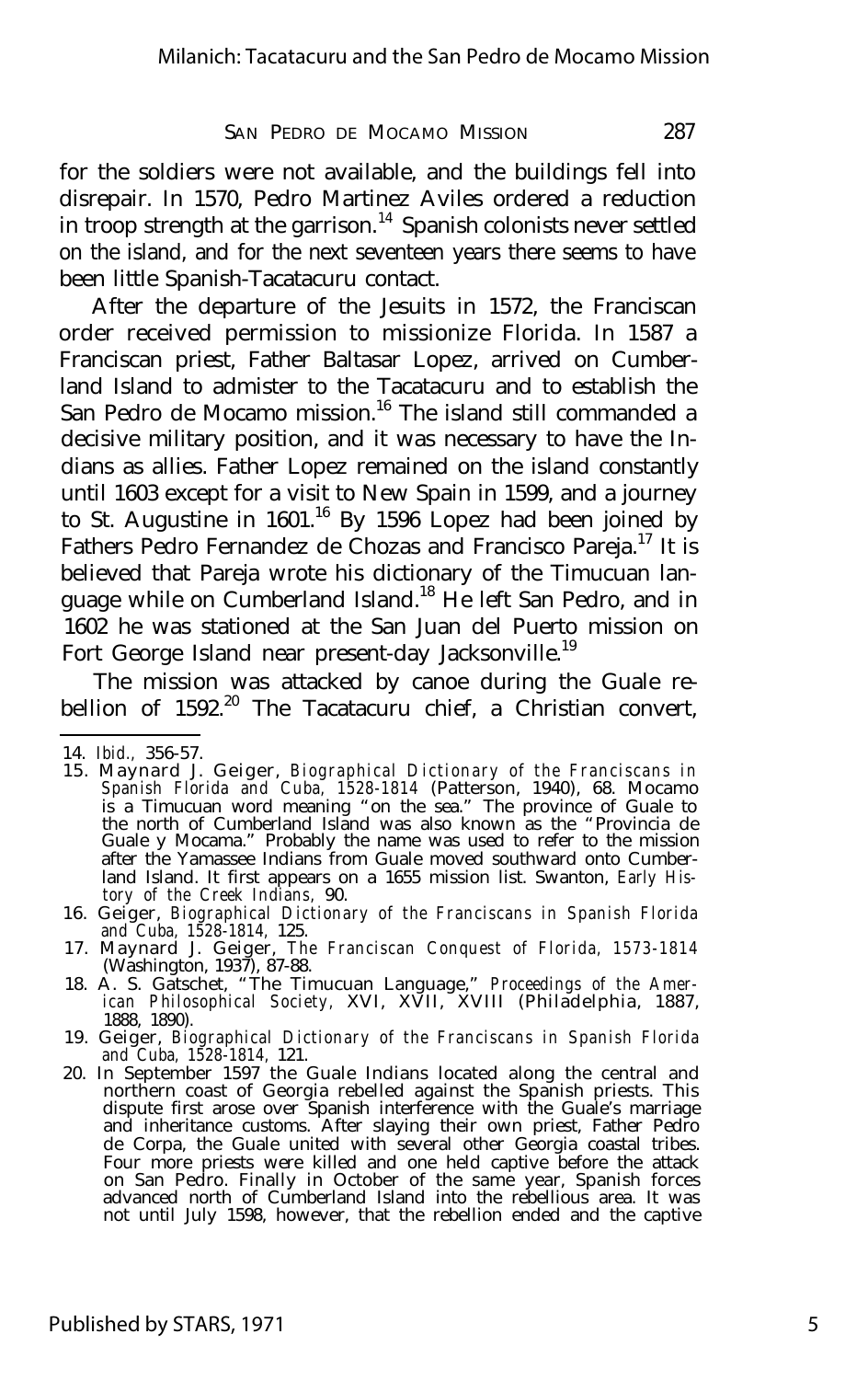#### 288 FLORIDA HISTORICAL QUARTERLY

warned the priests who were able to repel the invaders. For his efforts the chief, Don Juan, received a letter of commendation from the Spanish king, 200 ducats, and a daily ration of food equal to that received by the regular Spanish soldiers.<sup>21</sup> After the attack the island was abandoned for a time, and the priests withdrew to St. Augustine; the Indians, led by Don Juan, moved to the San Juan del Puerto mission.<sup>22</sup> By February 1598, the priests had returned to the island.<sup>23</sup> In 1603 Governor Goncalco Mendez de Canço journeyed up from St. Augustine, and was appalled at the dilapidated condition of the mission structure. Masons, carpenters, and supplies were brought from Florida, and the church was rebuilt and rededicated. Present at the dedication on March 10, 1603 were Governor de Canço, Father Lopez, and Doña Ana, niece of Don Juan and new chieftainess of the island.<sup>24</sup> By 1604 Doña Ana had been replaced by Doña Melendez who greeted the new Florida governor, Pedro de Ybarra, on his  $arrival$ <sup>25</sup>

Father Juan Bautista Capilla was sent to the island in 1605 and remained there two years.<sup>26</sup> Another priest, Pedro Ruiz, who had arrived in 1604, used the mission as a home base for missionizing excursions into the interior of Georgia.<sup>27</sup> The exact date of the mission's end is not known. In 1655 the name appears on a list of Florida missions.<sup>28</sup> Sometime between 1655 and 1675 the Tacatacuru population withdrew from the island, pushed southward or west by a mixture of Guale and Yamassee Indians, who were in turn being forced south by the English and the slave trade.<sup>29</sup> A letter from Governor Pablo de Hita

priest freed. A detailed account of the rebellion and the attack on Cumberland Island is found in Geiger, *The Franciscan Conquest of Florida, 1573-1814,* 71-115.

- 23. *Ibid.,* 160-63. Archaeological materials from San Juan del Puerto now undergoing analysis at the University of Florida may confirm the migration of the Tacatacuru to San Juan.
- 24. *Ibid.,* 173.
- 25. Geiger, *Biographical Dictionary of the Franciscans in Spanish Florida and Cuba, 1528-1814,* 38.
- 26. *Ibid.,* 100-01; Geiger, *The Franciscan Conquest of Florida, 1573-1814,* 173.
- 27. Geiger, *Biographical Dictionary of the Franciscans in Spanish Florida and Cuba, 1528-1814,* 125.
- 28. Swanton, *The Indian Tribes of North America,* 144.
- 29. Geiger, *Biographical Dictionary of the Franciscans in Spanish Florida and Cuba, 1528-1814,* 129.

<sup>21.</sup> *Ibid..* 80-81.

<sup>22.</sup> *Ibid.;* 104-05.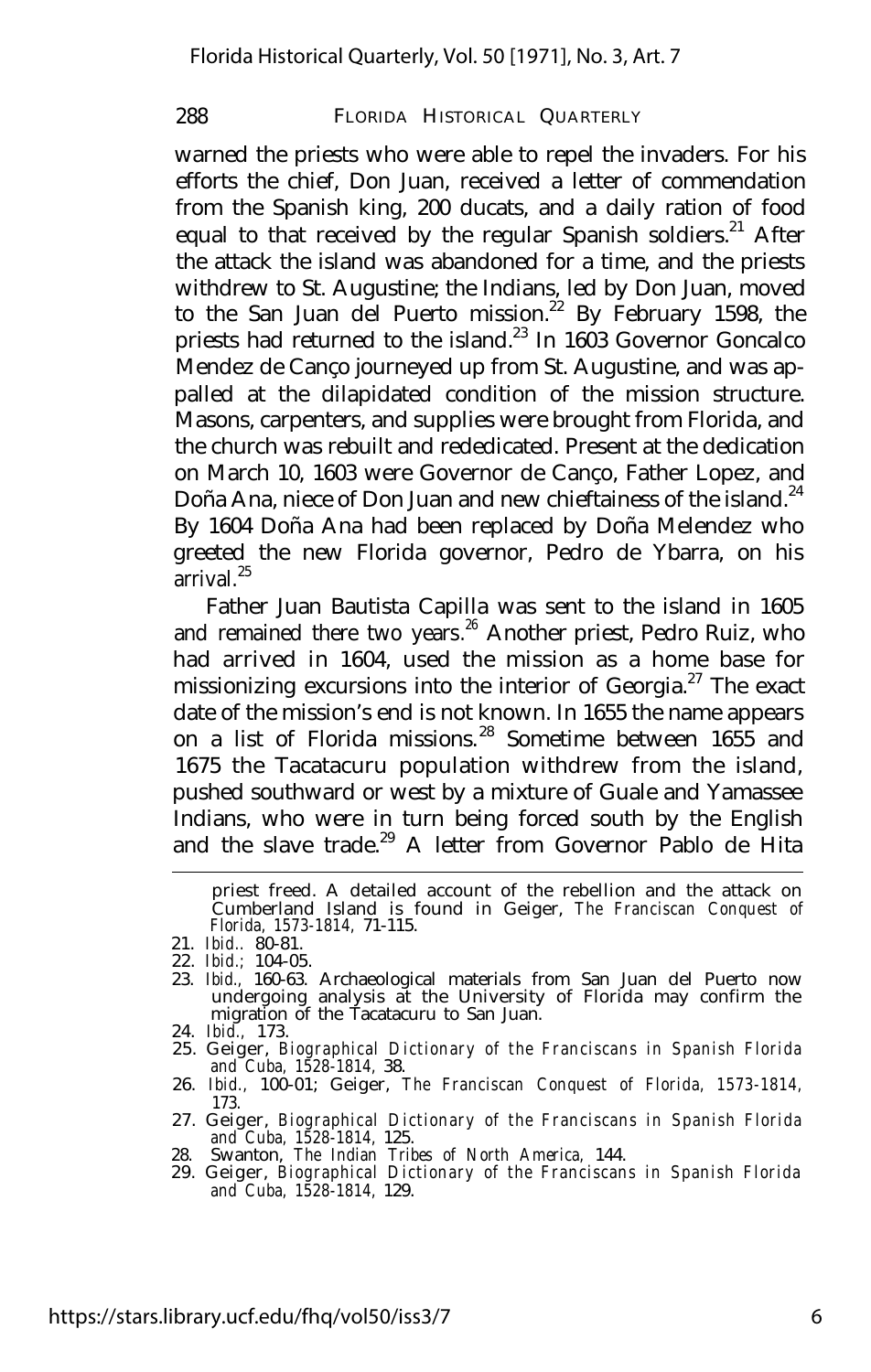#### SAN PEDRO DE MOCAMO MISSION 289

Salazar to the Spanish king, March 8, 1680, mentions two Yamassee settlements, with a total population of 100 persons, on Cumberland Island.<sup>30</sup> The mission's name does not occur on Calderon's 1675 list of missions, though a new mission, San Felipe, is cited as being on the island. $31$  The last documented account of the mission is a reference that in 1690 two priests, Francisco de Rojas and Leon de Lara, were sent to the island.<sup>32</sup> At this time Spain's hold on East Florida was weakening and within fifteen years the entire Florida mission system had collapsed.

From the accounts of the Guale invasion of the island it is apparent that the mission was south of the north end of the island, but just how far south is not indicated. One account places the mission one league north of two mission stations thought to have been on Amelia Island.<sup>33</sup> This description would place the mission at its presumed location. Another suggested location two leagues north of the mouth of the St. Marys River would place the mission somewhat farther north.<sup>34</sup>

Because of the lack of large deposits of historic Indian and Spanish materials elsewhere on the island, it seems permissible to locate Tacatacuru near the Dungeness wharf where such materials exist in great quantity. The water depth at this point is thirty feet, a sufficient depth for the Spanish brigantines to dock.<sup>35</sup>

if both churches were one and the same. 31. Geiger, *Biographical Dictionary of the Franciscans in Spanish Florida and Cuba, 1528-1814,* 65, 98.

<sup>30.</sup> Lucy L. Wenhold, transl., "A 17th Century Letter of Gabriel Diaz Vara Calderon, Bishop of Cuba, Describing the Indians of Indian Missions of Florida," in *Smithsonian Miscellaneous Collections*, XCV, No. 16 (Washington of the Yamassee the San Pedro mission was renamed San Felipe. In a 1680 list the new mission was listed as San Felipe de Athuluteca, while in 1643 the old mission had been listed as San Pedro Athuluteca. See Swanton, *Early History of the Creek Indians,* 322. Surface collections from the island suggest that the Tacatacuru village and a later Yamassee occupation were in the same immediate area, ceramics from the two cultures being found together. The documentary and archaeological information both suggest that the San Pedro mission was rededicated as San Felipe with the name "Althuluteca" being used at times for both missions. Excavations would be useful in determining

<sup>32.</sup> *Ibid.,* 121. 33. John R. Swanton, *Indians of the Southeastern United States* (Washington, 1946), 187.

<sup>34.</sup> United States Coast and Geodetic Survey *Map 841-SC, St. Simons Sound to Tolamato River* (Washington, August 1969). 35. John M. Goggin, *Space and Time Perspective in Northern St. Johns*

*Archeology, Florida* (New Haven, 1952), 61, 80.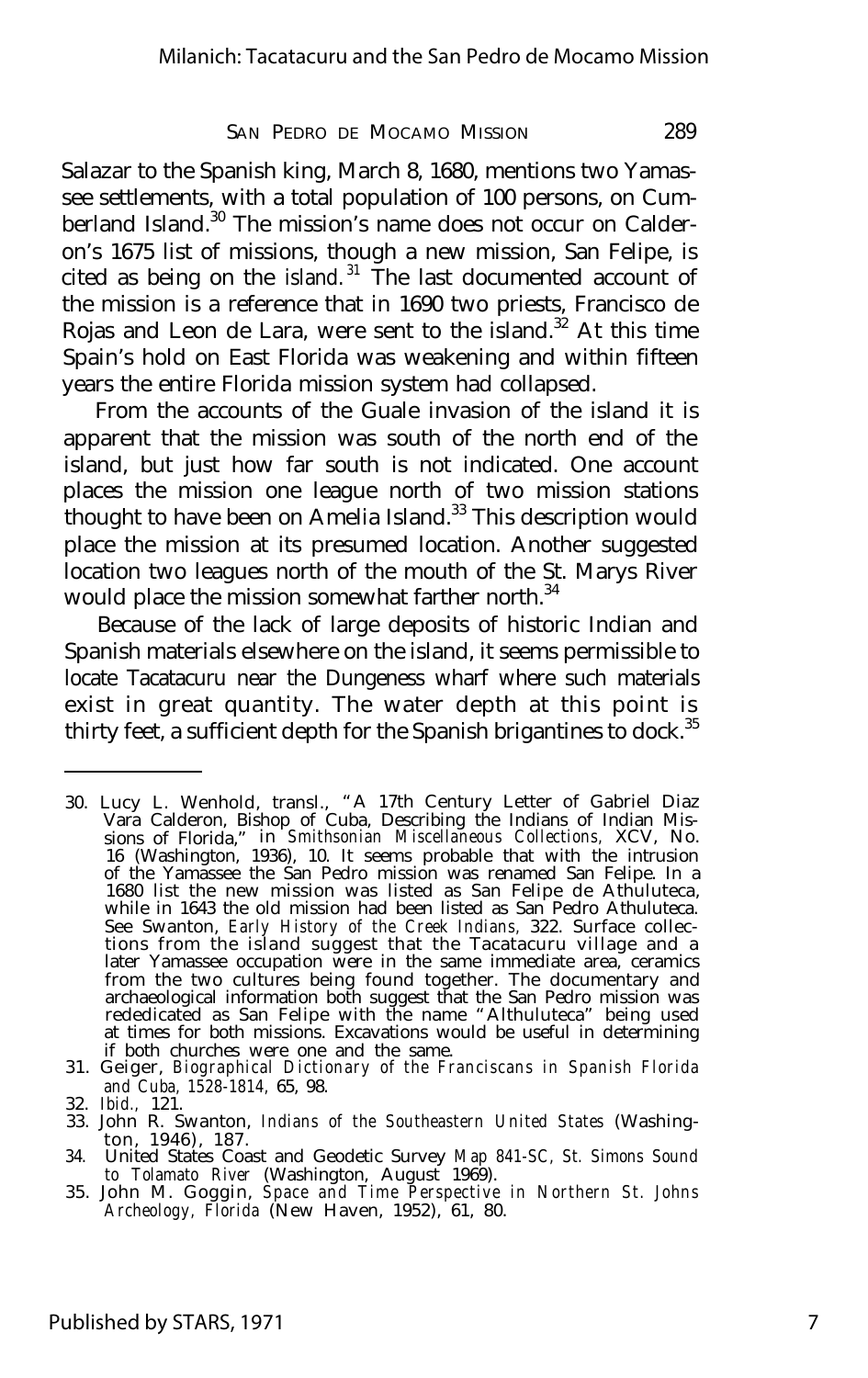#### 290 FLORIDA HISTORICAL QUARTERLY

Large ships were needed to transport supplies and troops on and off the island. A study of the modern navigation maps of the inland waterway shows that the wharf area is the only practical place to bring in sizable cargo vessels. Only one other place, Brickhill Bluff near the north end of the island, has a harbor that would have been deep enough for the brigantines. To reach the bluff, however, ships traveling from St. Augustine would have to sail the length of the island, then enter the Brickhill River and sail southward to the harbor. Such a trip seems impractical, especially in view of the island's importance to St. Augustine.

The ethnohistorical documentation of the replacement of the indigenous Timucua by the Yamassee proves to be highly significant when the pottery types collected at the site are examined. It would be expected that Timucua occupation of the site would be represented by St. Johns pottery and the historic Yamassee occupation by San Marcos pottery, two very distinct ceramic series. St. Johns pottery has elsewhere been correlated with the Timucuan speakers of the Florida east coast. Two distinct ceramic series are indeed present at the presumed Tacatacuru site. However, it is a clay or sherd-tempered ware rather than St. Johns pottery that occurs with the later Yamassee San Marcos pottery.

This suggests that the Tacatacuru made a sherd-tempered type of pottery quite different from the Timucuan-speaking tribes immediately to the south in Florida. Such a situation does not seem unlikely when the separate tribal status of the Tacatacuru is considered. Another cultural difference between the Tacatacuru and the St. Johns area Timucua is the pattern of depositing midden refuse. In the St. Johns culture, middens are large areas of consolidated mounds such as those observed by Andrew E. Douglass, an archeologist who visited the area in the 1880s.<sup>36</sup> The Tacatacuru middens, however, are separate, small piles. This latter pattern was also observed at prehistoric sites on Cumberland Island, while the St. Johns pattern can be traced back nearly 2,000 years on the Florida east coast.

The historic Tacatacuru probably developed culturally out of a long line of sherd-tempered pottery makers, most likely the

<sup>36.</sup> Andrew E. Douglas, "Some Characteristics of the Indian Earth and Shell Mounds of the Atlantic Coast of Florida," *American Antiquarian,* VII (March 1885), 74-82.